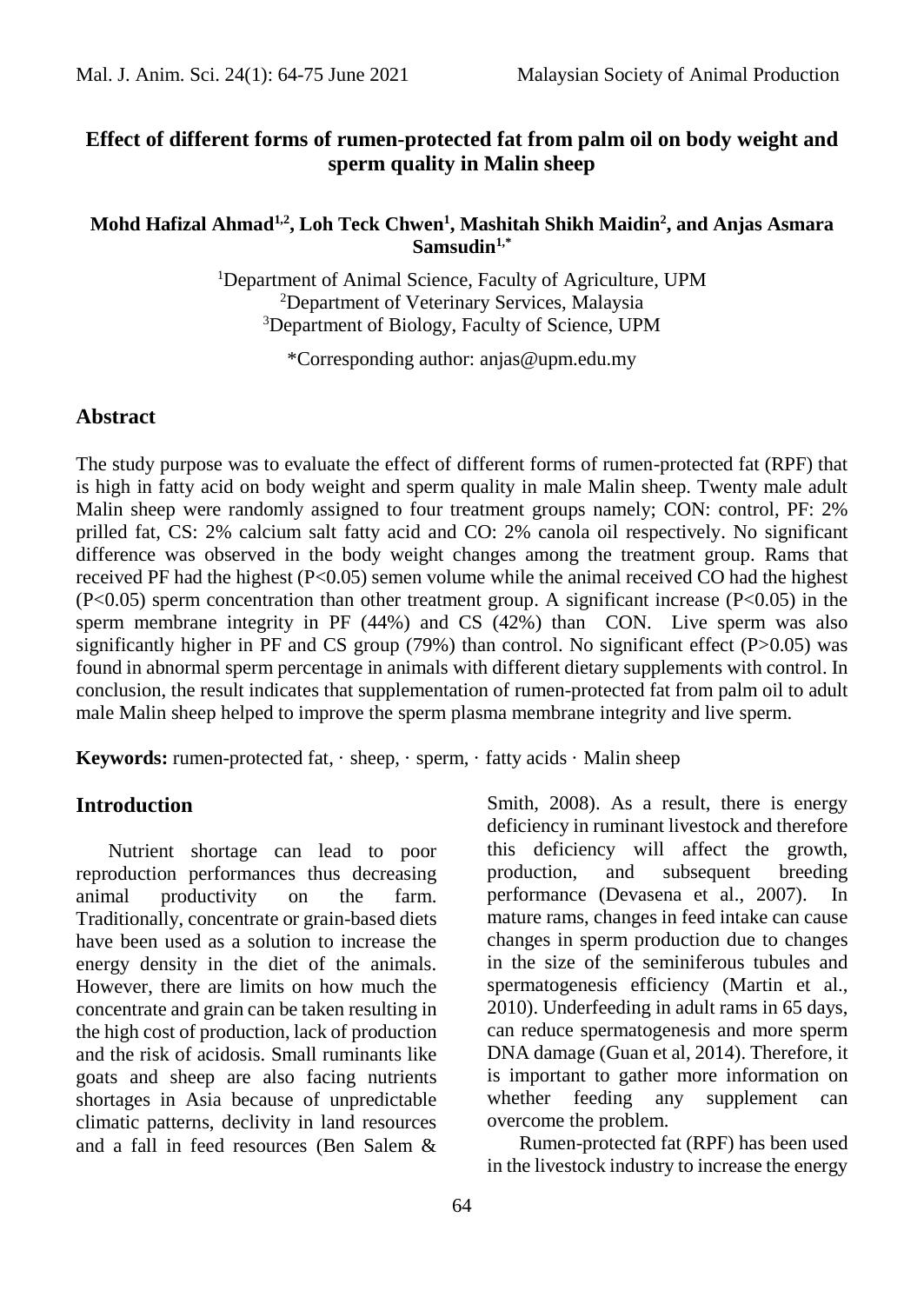density of the animal feed to compensate for the energy deficiency in dairy animals but there is a lacks of knowledge on the effect of the RPF on the reproduction system in ram. Fat or also known as lipid have been used to increase the energy density of animal feeds. Lack of energy in ruminants can be due to low-quality roughages or reduce feed intake by the animals. Usage of fat supplementation has become a common practice to increase the energy density of the diet for ruminants. In Malaysia, palm oil defined product has been mostly used in livestock industry because they do not have the negative effect on rumen fermentation as unsaturated oils (Manso et al., 2009). Studies have shown that usage of lipid supplements can increase milk yield (Alstrup et al., 2015), body condition (Bhatt et al., 2013), conception rate in dairy cows (McNamara et al., 2003) and increase semen concentration in male animals (Fair et al., 2014). Protected fat can safely be used up to 7.5% without any adverse effect on dry matter intake and rumen fermentation (Sirohi et al., 2001) while another study showed the inclusion of protected fat with calcium can be used up to 10% (Ramana et al., 2003). Increasing the percentage of inclusion mean more energy can be given to the animal and using a locally produced product can save cost because the rumen-protected fat are from the byproduct of palm oil. This will be affordable to farmers compare to concentrate or grains and safer because it will not disturb the rumen microbes and metabolism. Therefore, the present study was conducted to determine the effect of supplementing different forms of rumen-protected fat from palm oil on the bodyweight changes and sperm quality in Malin sheep.

# **Materials and Methods**

#### *Animals*

The study was carried at the National Institute of Veterinary Biodiversity, Jerantut, Pahang. Twenty male Malin sheep with an average body weight of  $36.6kg \pm 5.57$  kg and aged between 10-14 months old were used for the experiment. Before the experiment, the rams were fed with *Bracharia humidicola* grass and a commercial pellet. The rams were kept in an individual pen equipped with a feed and water trough in a raised floor housing. Before the study, attempts were made to train all rams for semen collection using an artificial vagina and teaser ewe. Each ram received concentrate at 0900 h and grass at 1100 h the rams received the grass respectively per animal requirement. The rumen-protected fat and canola oil were mixed with the concentrate before feeding. The rams have free access to water *ad libitum*.

# *Experimental design*

The animals were randomly assigned into four groups namely i) control group with a basal diet, consisted of *Brachiaria humidicola* grass and commercial sheep pellet (CON); ii) PF, a basal diet supplemented with prilled fat at 2% per day of the total diet; iii): CS, a basal diet supplemented with calcium salt at 2% per day of the total diet; and iv) CO, a basal diet with 2% canola oil per day of the total diet. The experimented diet was formulated to be isocaloric and isonitrogenous for all groups according to (ICAR-NIANP, 2013) (Table 1). The period of the experiment lasts for 12 weeks. An adaptation period of two weeks has been given to all rams.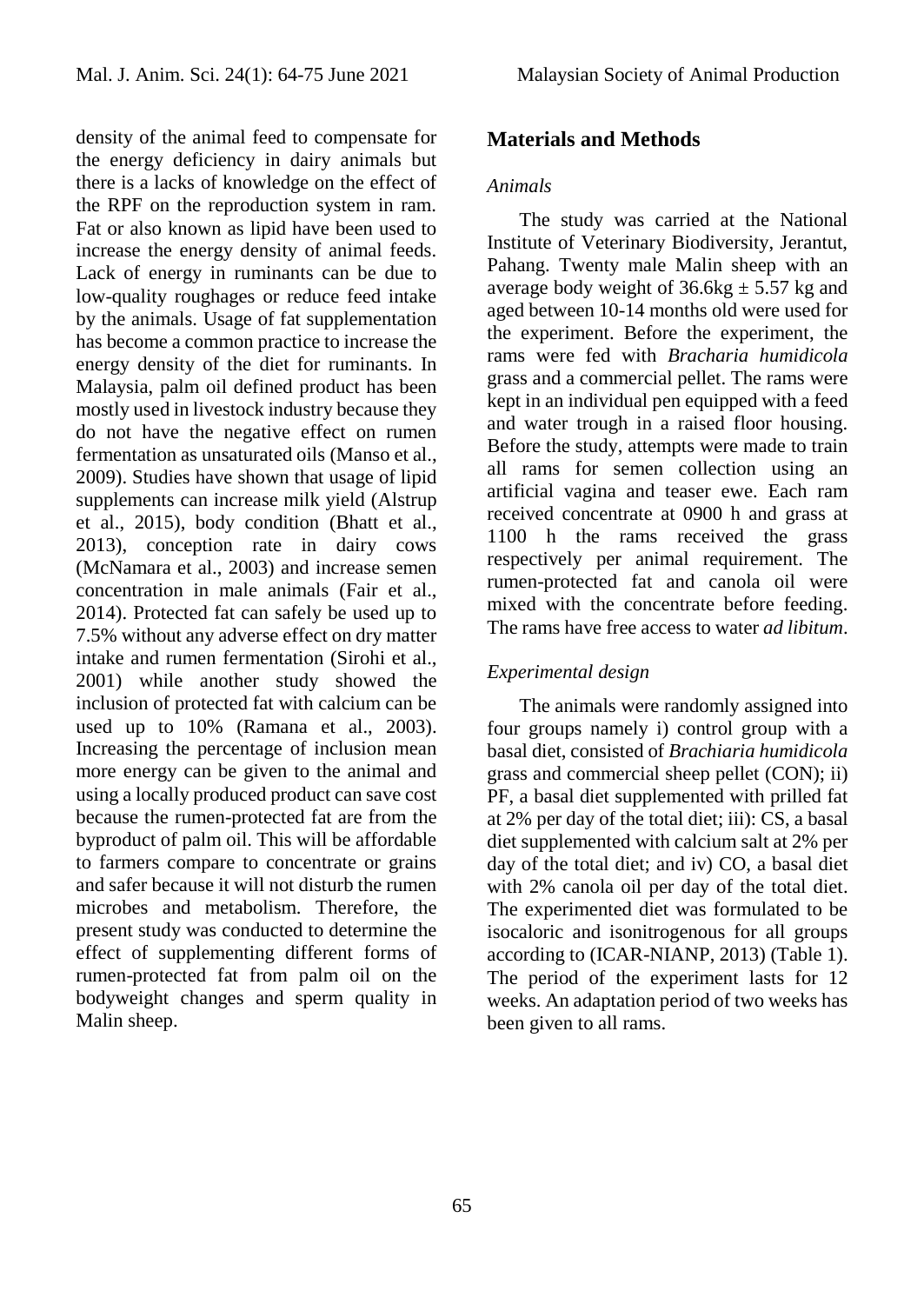| Ingredients                                 | <b>Feed Formulation</b> |                |           |      |
|---------------------------------------------|-------------------------|----------------|-----------|------|
|                                             | <b>CON</b>              | PF             | <b>CA</b> | CO   |
| Bracharia grass                             | 66                      | 76             | 75        | 77   |
| Commercial pellet                           | 34                      | 22             | 23        | 21   |
| Rumen-protected fat A (without)<br>calcium) |                         | $\overline{2}$ |           |      |
| Rumen-protected fat B (with calcium)        |                         |                | 2         | --   |
| Canola oil                                  | --                      |                |           | 2    |
| Total                                       | 100                     | 100            | 100       | 100  |
| Calculated analysis                         |                         |                |           |      |
| $ME$ (kcal/kg)                              | 2217                    | 2211           | 2214      | 2210 |
| Crude protein $(\%)$                        | 12.2                    | 11.3           | 11.4      | 11.3 |

Table 1. Feed ingredients and composition of diets in control, prilled fat (PF), calcium salt fatty acids (CS) and canola oil (CO).

### *Body weight, semen collection, semen volume and semen processing*

The body weight of the animals were taken and recorded once every two weeks. Based on the daily feed offered and refused records, the daily DM feed intake was calculated by dividing the total feed consumed by the animals (based on DM concentration) with the total number of experimental days. Semen collection was conducted in the morning once every two weeks for the entire experiment period using an artificial vagina. Conical graduated tubes were used to determine the semen volume ejaculated by the animals (Fair et al., 2014; Jafaroghli et al., 2014; Samadian et al., 2010) and transported to the laboratory within 10-15 min and placed in a water bath at 37˚C water bath until analysis for sperm concentration, live sperm, abnormal sperm and plasma membrane integrity.

# *Determination of sperm concentration, morphology, and live sperm.*

A spectrophotometer (Minitube, SDM1 V1.7, Tiefenbach, Germany) was used to determine the sperm concentration of the ram.

Sperm concentration evaluation was done by pipetted a 30µl semen sample into a cuvette and placed in the spectrophotometer. Examination of live sperm and abnormal sperm was done by mixing semen samples with eosin nigrosine stain. A small drop of semen sample was put onto a glass slide together with a larger drop of eosin-nigrosin into the semen sample and allowed to mix for one minute. A thin smear was made by smooth drawing using the edge of another slide and then the smear was air dry (Tran et al., 2016). Three smears were made for each sample. Approximately 200 sperms per slide were counted from each smear using a phasecontrast microscope under x400 magnification. Live and abnormal sperm were calculated and presented in percentage.

# *Determination of sperm plasma membrane integrity*

Sperm plasma membrane integrity was examined by using the Hypo-osmotic swelling test which was described by Correa and Zavos (1994). The test was performed to evaluate the changes in functional plasma membrane integrity. About 1 ml of hypoosmotic solution (fructose 13.51g, trisodium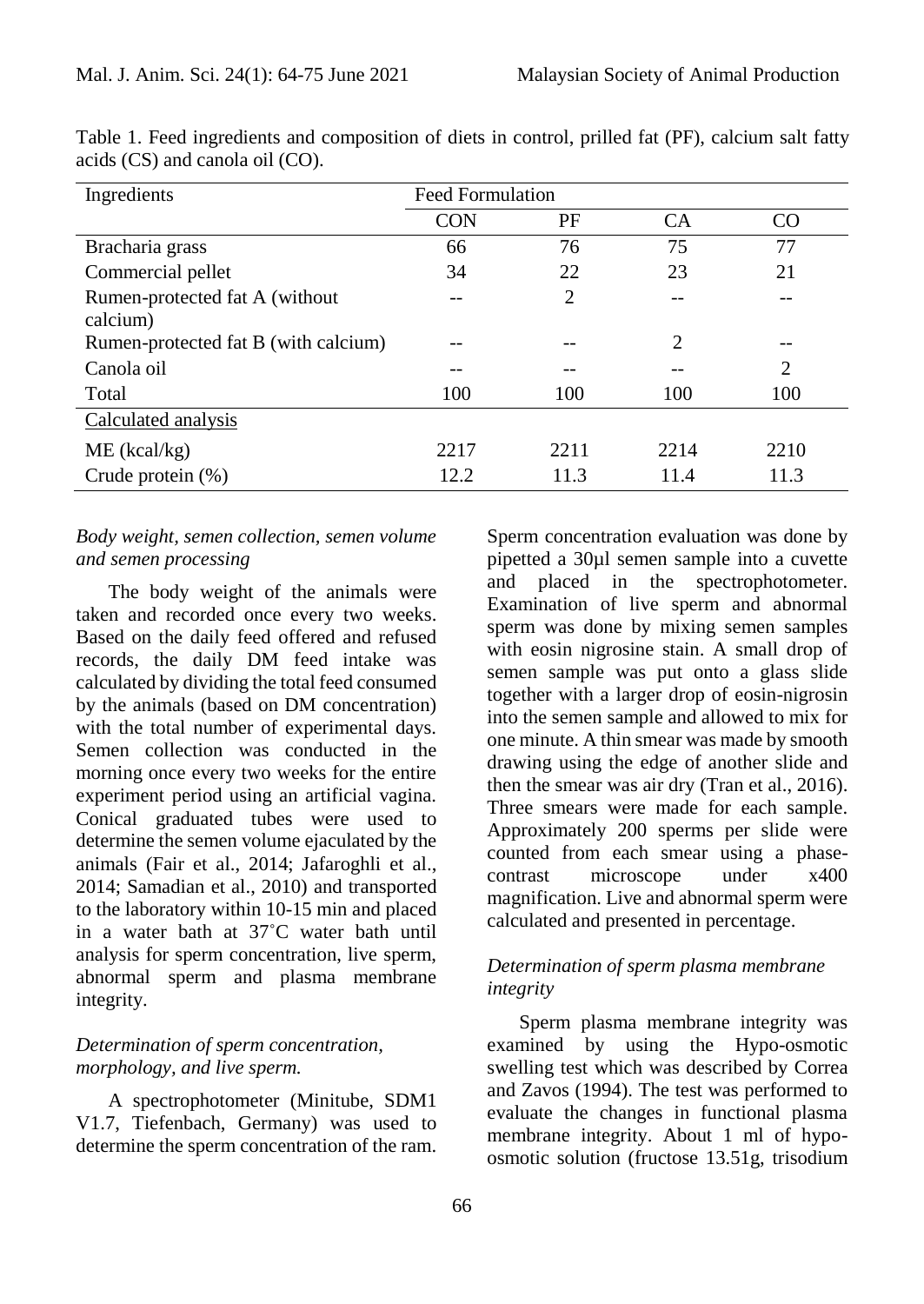citrate 7.35 g into distilled water 1000 ml; osmolarity of 150 mOsm/kg) was mixed with 0.1 ml of semen and incubated at  $37^{\circ}$ C for one hour (Tran et al., 2016). A drop of the mixed solution was put onto a glass slide and covered with a coverslip. Sperm tail curling which was an indication of swelling of the tail due to influx of water was recorded. A total of 200 spermatozoa were counted in different fields at 400x magnification under a phase-contrast microscope and expressed in percentage.

#### *Determination of sperm kinematic*

About 10µl of semen sample was diluted with 90µl of bio-excel extender (IMV Technologies, L'Aigle, Normandy, France). A drop of 5µl of the mixture was dropped onto a glass slide and cover with a cover glass. The slide was later placed onto a heated stage and observed under the microscope. The sperm kinematic was measured using computerassisted sperm analysis (CASA, CEROS, Hamilton Thorne Biolab). The motility variable measured included motility percentage (MS, %), progressive motility percentage (PS, %), velocity curvilinear (VCL, um/s), velocity straight line (VSL, um/s), velocity average path (VAP, um/s) and straightness (STR). Motile sperm or slow cells were classified for sperm with VAP greater than 30  $\mu$ m/s and VSL greater than 15  $\mu$ m/s were considered motile and sperm with VAP more than 50µm/s and STR (VSL/VAP x 100) greater than 70% will be classified as progressive.

#### *Statistical analysis*

All statistical were analysed using Statistical Analysis Software (SAS, Version 9.4). Data were subjected to analysis using two-way ANOVA for interaction between time and dietary treatment. General Linear Model (GLM) was used to analyse the data and the mean between treatments was compared by Duncan's Multiple Range Test

(DMRT). All statistical analyses that have P<0.05 was the significant value.

### **Results**

### *Growth performance and feed intake*

The growth performance and feed intake for all treatments in response to dietary fat supplements are shown in Table 2. There was no significant effect (P>0.05) in the bodyweight changes for initial and final body weight among treatments. Closer inspection of the table showed, there was a tendency that rams received calcium salt of fatty acid have a higher body weight gain and average daily gain. There was a significantly different (P<0.05) on dry matter intake in the canola and prilled group relative to the CON and CS group. However, no significant differences (P>0.05) between PF and CO group in dry matter intake. Dry matter intake for the CS group was not significantly different (P>0.05) compare to CON but was significantly lower (P<0.05) compare to rams fed with PF and CO.

#### *Semen characteristics*

There was a significant effect of different dietary fat for semen ejaculation volume, sperm concentration, plasma membrane integrity, and live sperm (Table 3). No significant differences were found in abnormal sperm among treatments. The ejaculated semen volume was significantly higher (P<0.05) in the PF group and CON group compare to CS and CO group. Nonetheless, no significance was found between PF and CON groups in semen volume ejaculated. Similar results were also observed in CS and CO groups. There was a significant effect (P<0.05) of sperm concentration in response to the dietary treatment.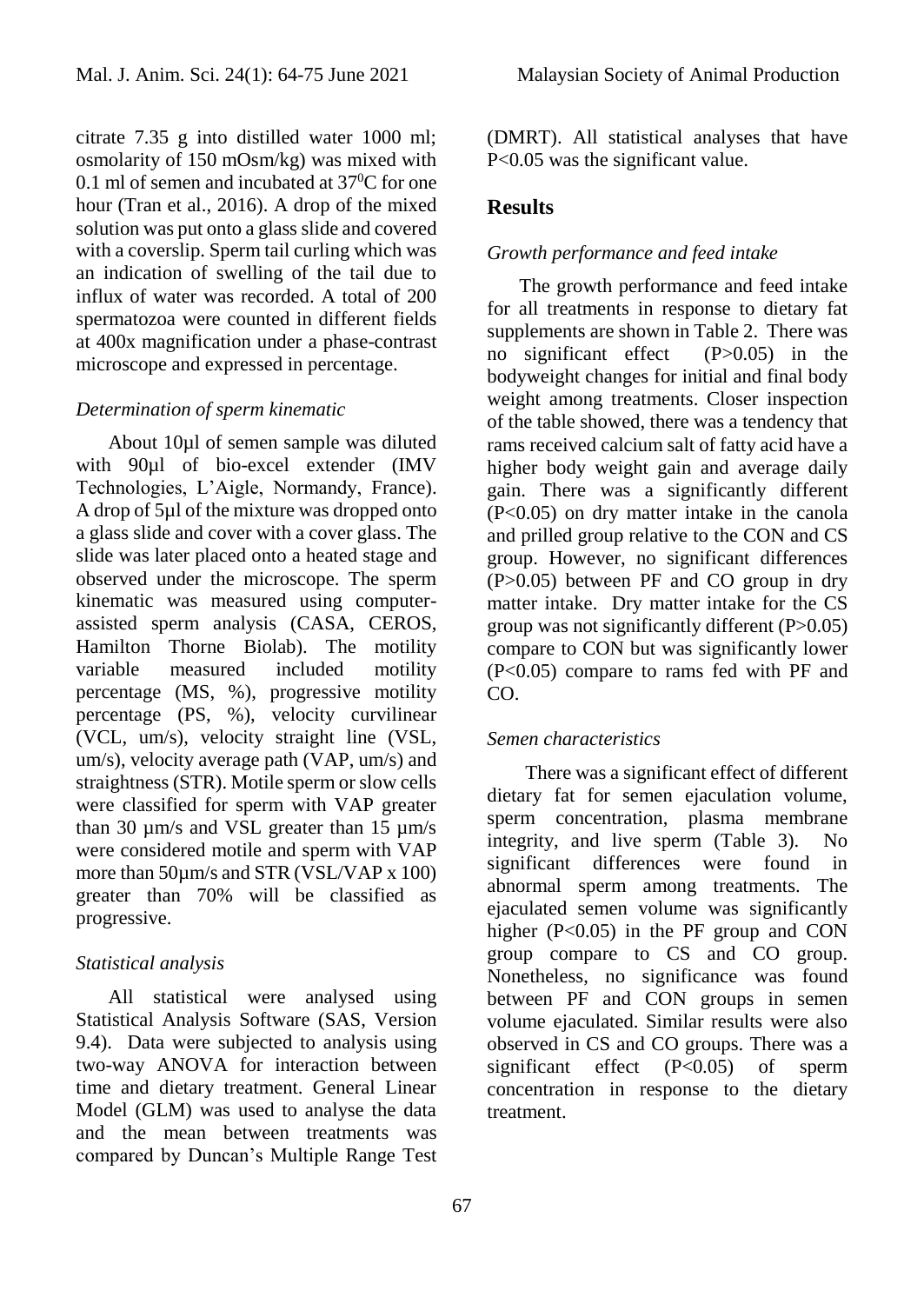| Parameters             | CON                       | РF                             | CS <sup>-</sup>           | CO                              |
|------------------------|---------------------------|--------------------------------|---------------------------|---------------------------------|
| Initial BW $(kg)$      | $35.7 \pm 2.98$           | $37.1 \pm 2.25$                | $36.6 \pm 2.95$           | $36.8 \pm 2.86$                 |
| Final BW $(kg)$        | $38.2 \pm 2.17$           | $39.3 \pm 2.32$                | $38.1 \pm 1.90$           | $39.1 \pm 2.53$                 |
| Gain BW (kg)           | $2.5 \pm 0.81$            | $2.3 \pm 0.26$                 | $2.8 \pm 0.72$            | $2.4 \pm 0.5$                   |
| $\text{ADG}(\text{g})$ | $32.5 \pm 10.47$          | $30.3 \pm 3.35$                | $36.8 + 9.34$             | $30.8 \pm 6.44$                 |
| DMI(g/day)             | $958.4 \pm 19.27^{\rm b}$ | $1055.4 \pm 8.33$ <sup>a</sup> | $973.7 \pm 26.60^{\circ}$ | $1063.0 \pm 15.53$ <sup>a</sup> |

Table 2. Effect of different dietary treatments on body weight and dry matter intake of rams means±SE)

 $a,b$  Means bearing different superscripts in a row differ significantly (P<0.05) Note:

CON, control group with a basal diet, consisted of *Brachiaria humidicola* grass and commercial sheep pellet;

PF, a basal diet supplemented with prilled fat at 2% per day of the total diet;

CS, a basal diet supplemented with calcium salt at 2% per day of the total diet;

CO, a basal diet with 2% canola oil per day of the total diet.

| Table 3. Effect of different dietary treatments on the parameters of sperm quality (mean±SE) |  |  |  |
|----------------------------------------------------------------------------------------------|--|--|--|
|----------------------------------------------------------------------------------------------|--|--|--|

| <b>Parameters</b>                          | CON                        | PF                              | CS                              | CO                            |
|--------------------------------------------|----------------------------|---------------------------------|---------------------------------|-------------------------------|
| Ejaculated semen<br>volume (ml)            | $0.75 \pm 0.04^a$          | $0.79 \pm 0.03^{\text{a}}$      | $0.65 \pm 0.03^b$               | $0.62 \pm 0.03^b$             |
| Sperm concentration<br>$(10^6\text{/ml})$  | 1950.2±13.87 <sup>a</sup>  | $1894.7 \pm 10.21^{\mathrm{b}}$ | $1903.3 \pm 13.24$ <sup>b</sup> | 1954.9±10.32 <sup>a</sup>     |
| Sperm plasma<br>membrane integrity<br>(% ) | $35.7 \pm 1.61^{\circ}$    | $44.7 \pm 1.55^b$               | $42.2 \pm 1.46^b$               | $41.9 \pm 1.35^b$             |
| Live sperm $(\%)$                          | $75.3 \pm 1.25^{\text{a}}$ | $79.0 \pm 0.97^{\rm b}$         | $79.2 \pm 0.98^{\rm b}$         | $76.6 \pm 1.07$ <sup>ab</sup> |
| Abnormal sperm (%)                         | $16.3 \pm 0.62$            | $15.6 \pm 0.53$                 | $15.5 \pm 0.58$                 | $17.1 \pm 0.71$               |

 $a,b$  Means bearing different superscripts in a row differ significantly (P<0.05) Note:

CON, control group with a basal diet, consisted of *Brachiaria humidicola* grass and commercial sheep pellet; PF, a basal diet supplemented with prilled fat at 2% per day of the total diet;

CS, a basal diet supplemented with calcium salt at 2% per day of the total diet;

CO, a basal diet with 2% canola oil per day of the total diet.

The sperm concentration of the CO group shown the highest mean and significantly (P<0.05) higher compare to PF and casa groups. Yet, there was no significant difference (P>0.05) in sperm concentration between CO and CON groups. Also, no significant effect was observed between PF and casa group in sperm concentration.

Plasma sperm integrity membrane shown rams feed with PF, CS and CO had significant difference (P<0.05) than CON diet. However, there was no significant difference in sperm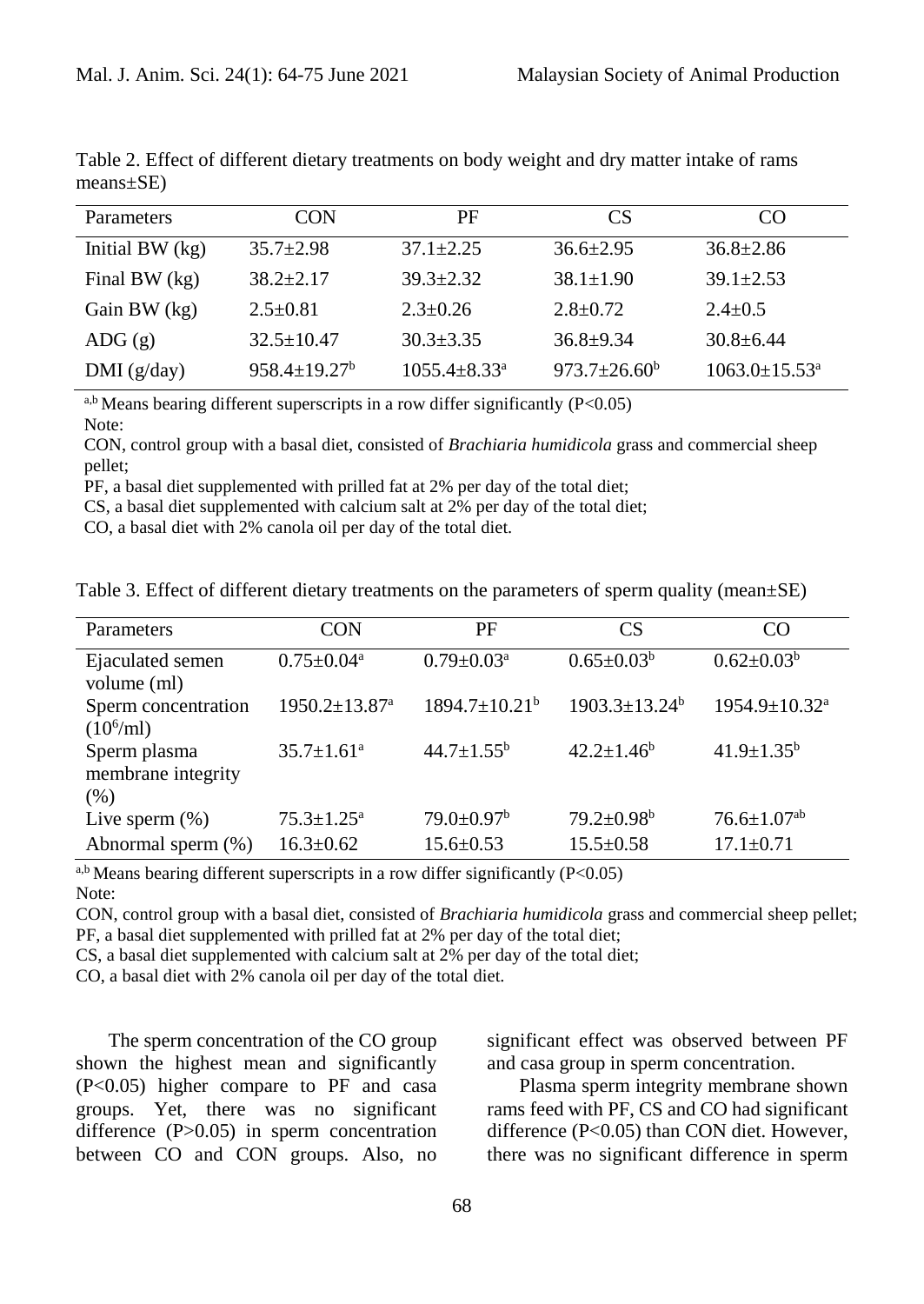plasma membrane integrity among PF, CS and CO. Live sperm percent was significantly different (P<0.05) as recorded in PF, CS and CO group compared to CON. However, no significant difference (P>0.05) in live sperm among rams in the dietary fat supplement was noted in the present study. The live sperm result was also inconsistent with the sperm plasma integrity result which showed the same data pattern. Abnormal sperm percentage appeared to be unaffected by different dietary treatments as there were no significant differences observed among the group.

The results of sperm kinematic analysis in response to dietary treatment are set out in Table 4. The velocity straight line (VSL) parameter in sperm kinematic showed significantly different (P<0.05). The highest mean was observed in rams fed with casa than CON group yet VSL of CS group was not significantly different compare to PF and CO group. Other sperm kinematic analysis, rapid motility, medium motility, slow motility, static, VAP, VCL, ALH, BCF, STR, LIN, elongation and area of sperm head were not affected with dietary fat supplement (P>0.05).

Table 4. Effect of dietary treatments on the parameters of sperm kinematic and morphometric (mean±SE)

| Parameters                   | <b>CON</b>         | PF                             | CS                             | CO                             |
|------------------------------|--------------------|--------------------------------|--------------------------------|--------------------------------|
| Motile                       | $84.55 \pm 1.08$   | $84.29 \pm 0.89$               | $84.60 \pm 0.99$               | $82.97 \pm 0.70$               |
| Progressive                  | $62.93 \pm 1.08$   | $62.73 \pm 1.00$               | $63.65 \pm 1.14$               | $62.68 \pm 0.84$               |
| Rapid                        | $78.85 \pm 1.31$   | $78.61 \pm 1.14$               | $78.67 \pm 1.33$               | $77.36 \pm 0.97$               |
| Medium                       | $5.52 \pm 0.47$    | $5.41 \pm 0.42$                | $5.64 \pm 0.53$                | $5.76 \pm 0.49$                |
| Slow                         | $6.13 \pm 0.48$    | $6.11 \pm 0.36$                | $6.24 \pm 0.45$                | $6.00 \pm 0.40$                |
| <b>Static</b>                | $9.43 \pm 0.77$    | $9.76 \pm 0.68$                | $9.24 \pm 0.88$                | $10.97 \pm 0.62$               |
| $VAP(\mu m/s)$               | $110.44 \pm 2.86$  | $116.43 \pm 2.76$              | $118.29 \pm 3.00$              | 114.58±2.47                    |
| $VSL(\mu m/s)$               | $93.04 \pm 2.47^b$ | $98.16 \pm 2.44$ <sup>ab</sup> | $100.79 \pm 2.79^{\mathrm{a}}$ | 97.43 $\pm$ 2.28 <sup>ab</sup> |
| $VCL(\mu m/s)$               | $160.07\pm4.15$    | $169.82 \pm 3.86$              | $167.48 \pm 4.26$              | 165.10±4.21                    |
| $ALH(\mu m)$                 | $5.87 \pm 0.11$    | $6.02\pm0.10$                  | $5.87 \pm 0.09$                | $6.21 \pm 0.27$                |
| BCF(Hz)                      | $21.04 \pm 0.70$   | $22.15 \pm 0.74$               | $22.37 \pm 0.57$               | $21.90 \pm 0.69$               |
| $STR(\% )$                   | $82.61 \pm 0.42$   | $82.76 \pm 0.41$               | $83.15 \pm 0.54$               | $83.08 \pm 0.43$               |
| $LIN(\% )$                   | 58.80±0.62         | $58.40\pm0.57$                 | $60.25 \pm 0.68$               | $58.79 \pm 0.58$               |
| Elongation( $(\mu m)$        | $50.20 \pm 0.31$   | $50.73 \pm 0.24$               | $50.28 \pm 0.25$               | $50.74 \pm 0.27$               |
| Area( $\mu$ m <sup>2</sup> ) | $5.23 \pm 0.04$    | $5.29 \pm 0.05$                | $5.25 \pm 0.04$                | $5.21 \pm 0.04$                |

 $a,b$  Means bearing different superscripts in a column differ significantly (P<0.05)

CON, control group with a basal diet, consisted of *Brachiaria humidicola* grass and commercial sheep pellet; PF, a basal diet supplemented with prilled fat at 2% per day of the total diet;

CS, a basal diet supplemented with calsium salt at 2% per day of the total diet;

CO, a basal diet with 2% canola oil per day of the total diet.

Note: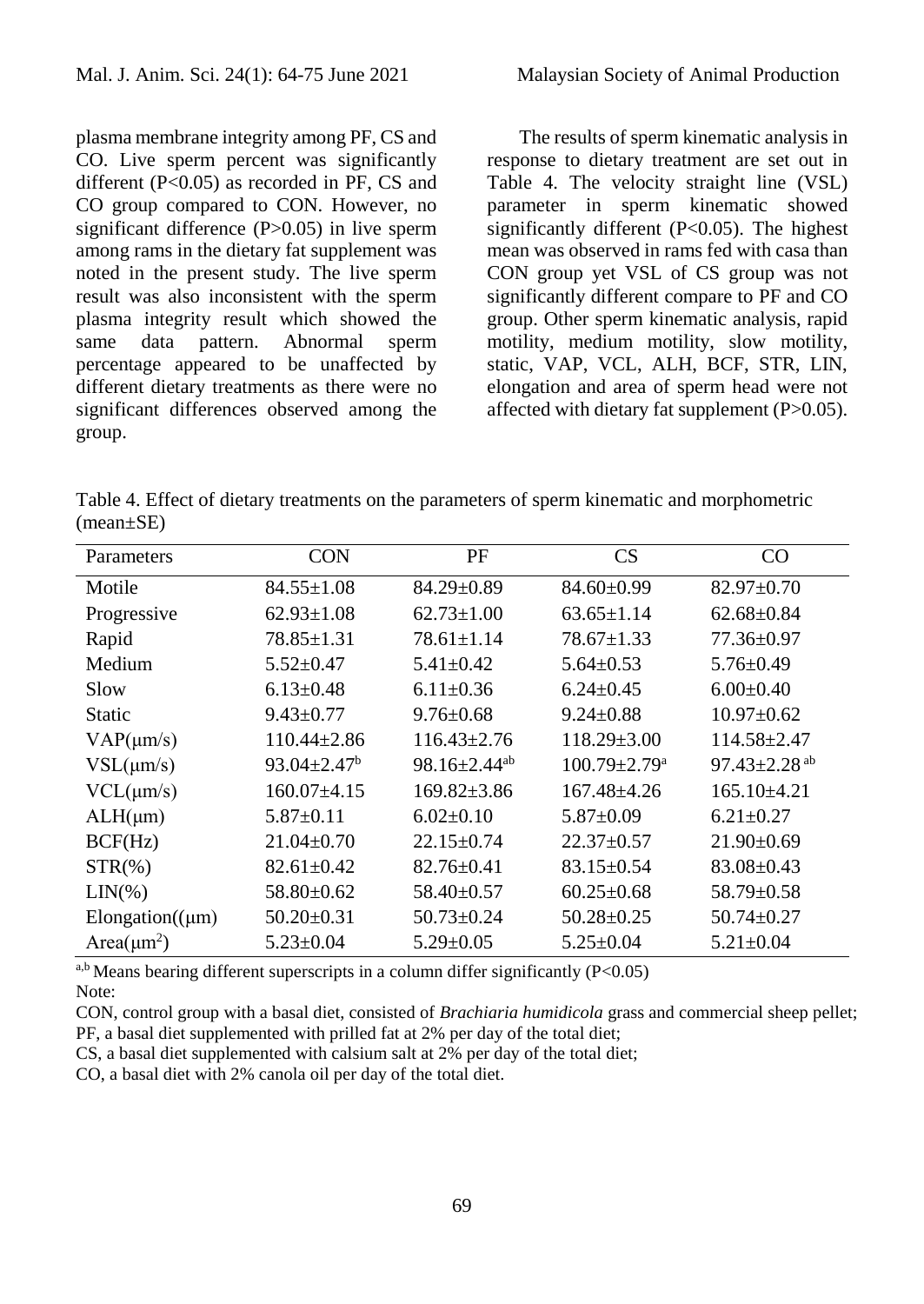# **Discussion**

### *Growth performance and feed intake*

In this study, two different sources of the fat supplement were used. The first source was from palm oil which is high in palmitic acid (C16:0) and oleic acid (C18:1) but low in PUFA. The second source of fat supplement use in the study were canola oil that was high in oleic acid (C18:1) and PUFA (Giakoumis, 2018). The usage of different rumen-protected fat from palm oil showed no significance in growth performance against CON (P>0.05). However, there was a tendency that rams received CS have higher body weight gain and average daily gain. Bodyweight gain and ADG tend to be higher in CS group in the present study and it may be due to feeding calcium salt of palm oil fatty acids can increased energy intake of diet (Jenkins & Palmquist, 1984) as it is protected from hydrolysis and biohydrogenation in the rumen and causing no harmful effect on rumen fermentation. Rumen-protected fat such as calcium fatty acids is a significant source of energy owing to its high fatty acids contents (84% fatty acids), for that reason it has been used to supply the energy demand in ruminants (Abd El-Hamid et al., 2016). The dietary fat could be safely used up to 7.5% without any adverse effect on dry matter intake and rumen fermentation (Sirohi et al., 2001).

Another possible explanation for this is that calcium salt of fatty acids was more protected or inert compare to prilled fat. Gulati et al. (1997) studied showed that supplement of calcium salt of fatty acid 21% more inert than prilled fat thus, higher fatty acids reach the small intestine for absorption. This is further support by Sirohi et al. (2001) that calcium salt of vegetable oils does not affect rumen fermentation indicated by unvarying microbial protein synthesis.

Feeding canola oil and prilled fat have higher dry matter intake in the present study compared to control. It is in contrast with Manso et al. (2009) that reported no significant difference was observed in dry matter intake between lipid supplements high in saturated fat or unsaturated fat. This may be due to different amounts of lipid added as he is using a higher percentage of hydrogenated palm oil at 4% was used in their study compared to our present study which uses only 2% of lipid supplement. Previous studies by Bhatt et al., (2011) demonstrated that usage of unprotected fat or conventional oil has a negative effect on voluntary intake and fibre digestibility at a high level of supplementation. This is in line with Sutton et al. (1983) studied that showed natural oil impairs digestibility by 40%. A study on meta-analysis literature by Patra (2014) indicated that low concentrations of fat in the diet do not cause an adverse effect in rumen fermentation but at high concentration may reduce the fibre digestibility. In this case, supplementing canola oil at a low level did not influence the dry matter intake of the animals involved in this study. These results further support the observation of Doreau and Chilliard (1997) that adding fat to ruminant not only depend on the nature or type of fat but also the amount of fat added in the feed. Studies on the impact of rumen-protected fat on feed intake have produced varied results. Lower dry matter intake in CS group was different with the data reported by Bhatt et al. (2013) that feed intake increased with calcium salt fatty acids supplementation. However, the present study is inconsistent with Ganjkhanlou et al. (2009) which has found a similar outcome of a reduction in dry matter intake by the animal. It suggests that by adding calcium salt of fatty acid in the diet, it may still have depressed the rumen fibre digestion resulting in decreased rumen fermentation, thus decreased dry matter intake. While Allen (2000) suggested that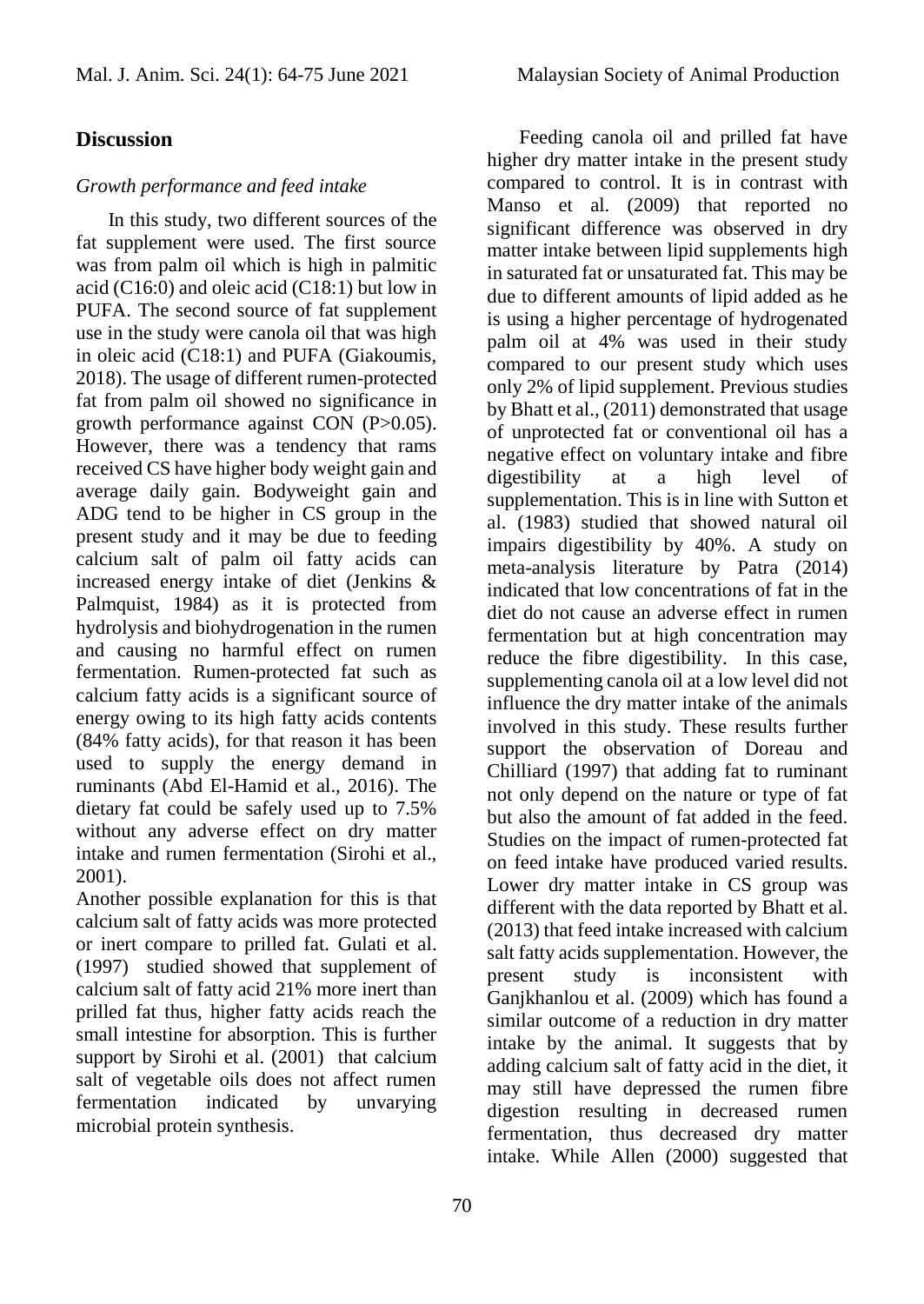increased long-chain fatty acid intake and increased supply to the small intestine may decreased dry matter intake. It has been proposed that the digestive processes in the hindgut compensated for the possible reduction in digestion in the rumen resulting in a limited effect on whole tract digestion (Sutton et al., 1983).

# *Sperm quality*

Many thoughts have been given to supplement animals with a diet high in PUFA because semen from domesticated animals comprise a high level of PUFA (Brinsko et al., 2005). PUFA are synthesis from a shorter chain of linolenic and linoleic acid through a process of desaturation and elongation. Linolenic and linoleic acids alone cannot be synthesised and must be consumed from the diet (Lands, 1992). However, a saturated fatty acid is also important especially providing the energy that would support the reproduction activities of the animals. A study by Matoba et al. (2008) has noted the importance of energy requirement in males. Testis specific morphogenetic changes in germ cell differentiation suggest that male gonads required higher energy demand than ovaries and this discrete metabolic characteristic, emphasis on the activity of mitochondria might also contribute to the sex determination of sperm (Ramalho-santos and Amaral 2013).

Amaral et al. (2013) have identified that usage of energy from beta-oxidation of fatty acid have a greater proportion in metabolism and energy production in sperm. It is interesting to note that the study found sperm that incubated with fatty acid oxidation inhibitor showed a significant decrease in sperm motility proving the importance of energy in sperm fertility and the role of fatty acids in energy production in sperm.

In the present study, there was a significant effect of the different dietary fat supplements on semen ejaculation volume, sperm concentration, plasma membrane integrity and live sperm. Feeding prilled fat rich in saturated fat significantly increased the semen volume ejaculated than others group which disagrees with Tran et al. (2016) whose found that no significance was observed in ejaculated semen volume in animals fed with prilled fat. This can be due to Tran et al. (2016) fed unequal concentrations of lipid supplement between prilled fat (4%) and a calcium salt of fatty acid (4.67%) to the animals for comparison. Nevertheless, the finding in this study was consistent with data obtained by Fair et al. (2014) who found that animals given saturated fatty acid had a strong tendency to ejaculate a higher volume of semen than animals fed with a diet high in PUFA.

There was a significant difference in sperm concentration in response to dietary treatment. The sperm concentration of animals that received canola oil shown the highest mean than animals that received prilled fat and calcium salt fatty acids in the present study. The same result was reported by Fair et al. (2014) that feeding a diet high in n-3 PUFA significantly yield higher value of sperm concentration than animal received saturated palmitic acid. This may be due to a diet high in PUFA effectively increase serum PUFA (Conquer et al., 2000) which in the end will increase sperm production.

Live sperm is significantly higher in prilled fat and calcium salt fatty acids group than in control, yet there was no significant difference with live sperm in canola oil. This outcome is contrary to that of Tran et al. (2016) who found feeding a diet high in PUFA have significant higher live sperm and it was consistent with support evidence from previous observation by Khoshvaght et al. (2016) that dietary supplement of PUFA could improve sperm quality through alteration of the fatty acid profile of sperm lipid. However, PUFA is intensely susceptible to oxidative damage generated by reactive oxygen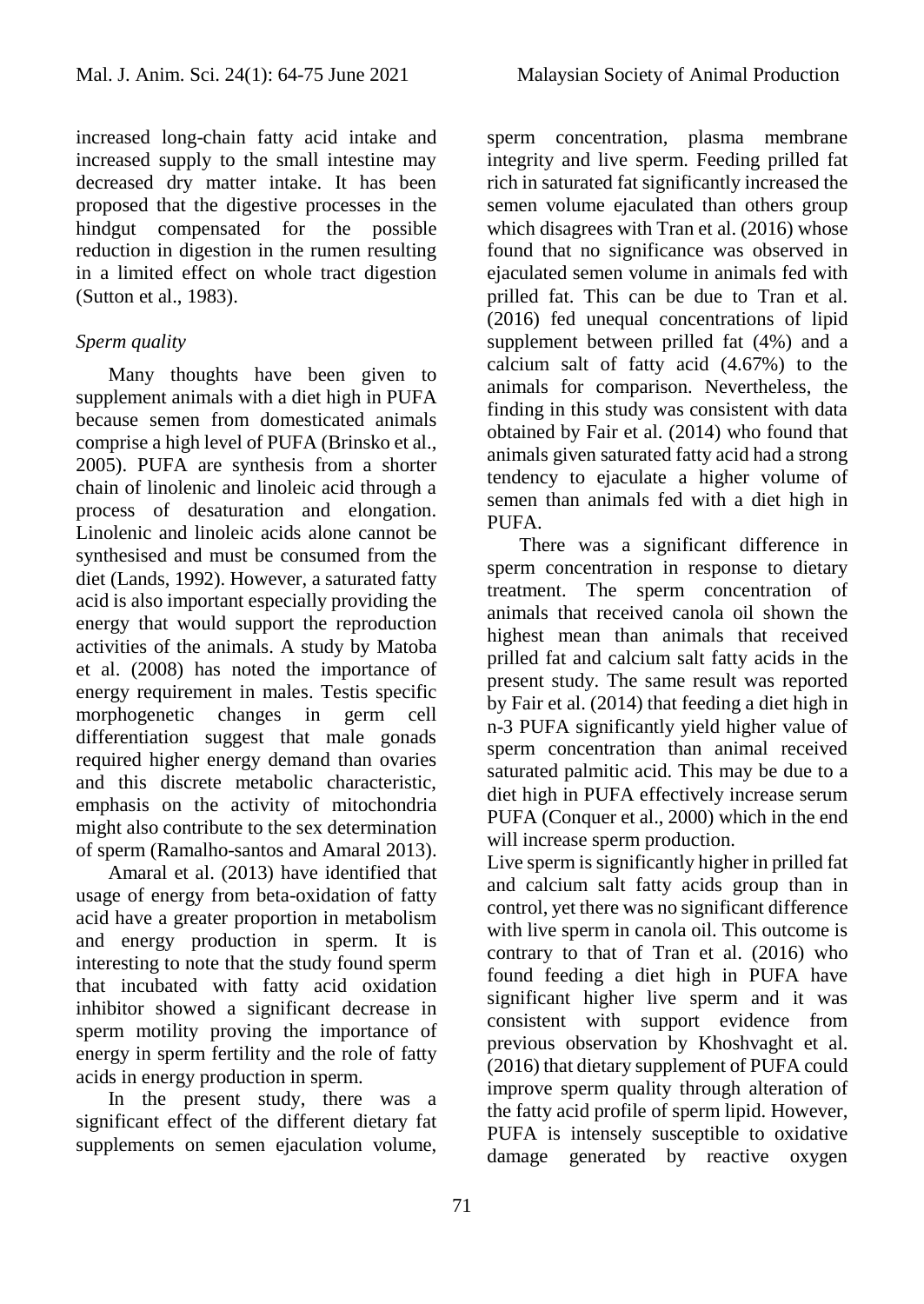species(Aitken & Baker, 2006) that can be associated with sperm disfunction. Another possible explanation for these results differences may due to the usage of different concentrations and sources of fatty acid used in the present experiment.

Results showed a significant increase in the sperm membrane integrity in CS and PF group compare to the CON group but not significantly different to the CO group. Sperm membrane integrity is a test in hypo-osmotic solution which sign that the sperm membrane was biochemically active and transport of water across the membrane occur normally (Nur et al. 2005, Correa and Zavos 1994). Nonetheless, this finding was not consistent with Tran et al. (2016) who reported usage of calcium salt high in PUFA to have better improvement than ram fed with a diet low in PUFA. The result in this studied may suggest that saturated fat play a major role in sperm membrane. Higher plasma integrity and live sperm for prilled fat and calcium salt fatty acids group may due to higher dietary fat levels that increase the concentration of cholesterol (Swecker et al., 1987). Cholesterol is an important element of all animal cell membranes, and significantly affect membrane fluidity, permeability, curvature and membrane protein interaction (Elustondo et al., 2017). The cholesterol content of different subcellular fractions contain approximately 40-fold higher level than endoplasmic reticulum and mitochondria (Horvath & Daum, 2013). These results reflect those of Fair et al. (2014) who found that animals that received prilled fat showed a tendency to have higher cholesterol in plasma compared to animals that received a diet high in PUFA.

Sperm kinetic result showed a significant increase in velocity straight line (VSL) for animals fed with calcium salt from palm oil. This might be due to the influence of longchain fatty acids for sperms metabolism and energy production (Amaral et al., 2013) as calcium soaps of long-chain fatty acids are more inert than prilled fat (Gulati et al., 1997). High supplementation of PUFA has been proven to have no effect on sperm motility (Conquer et al., 2000).

# **Conclusion**

In conclusion, supplementation of rumenprotected fat from palm oil to adult male Malin sheep does not show a better growth performance compared to control. However, feeding rumen-protected fat showed an increase in the sperm plasma membrane integrity and live sperm compared to the control diet. The results of this study may also have indicated that prilled fat and calcium salt fatty acids supplementation that is high in saturated and monosaturated fatty acids influence by increasing the sperm plasma membrane integrity and liveability.

# **Acknowledgements**

The author wants to acknowledge the support of the Director, IBVK-National Animal Biodiversity Institute, Jerantut, Pahang, Malaysia for providing the needed facilities and animals to conduct the research.

# **Conflict of interest statement**

There is no conflict of interest among authors regarding the publication of this article.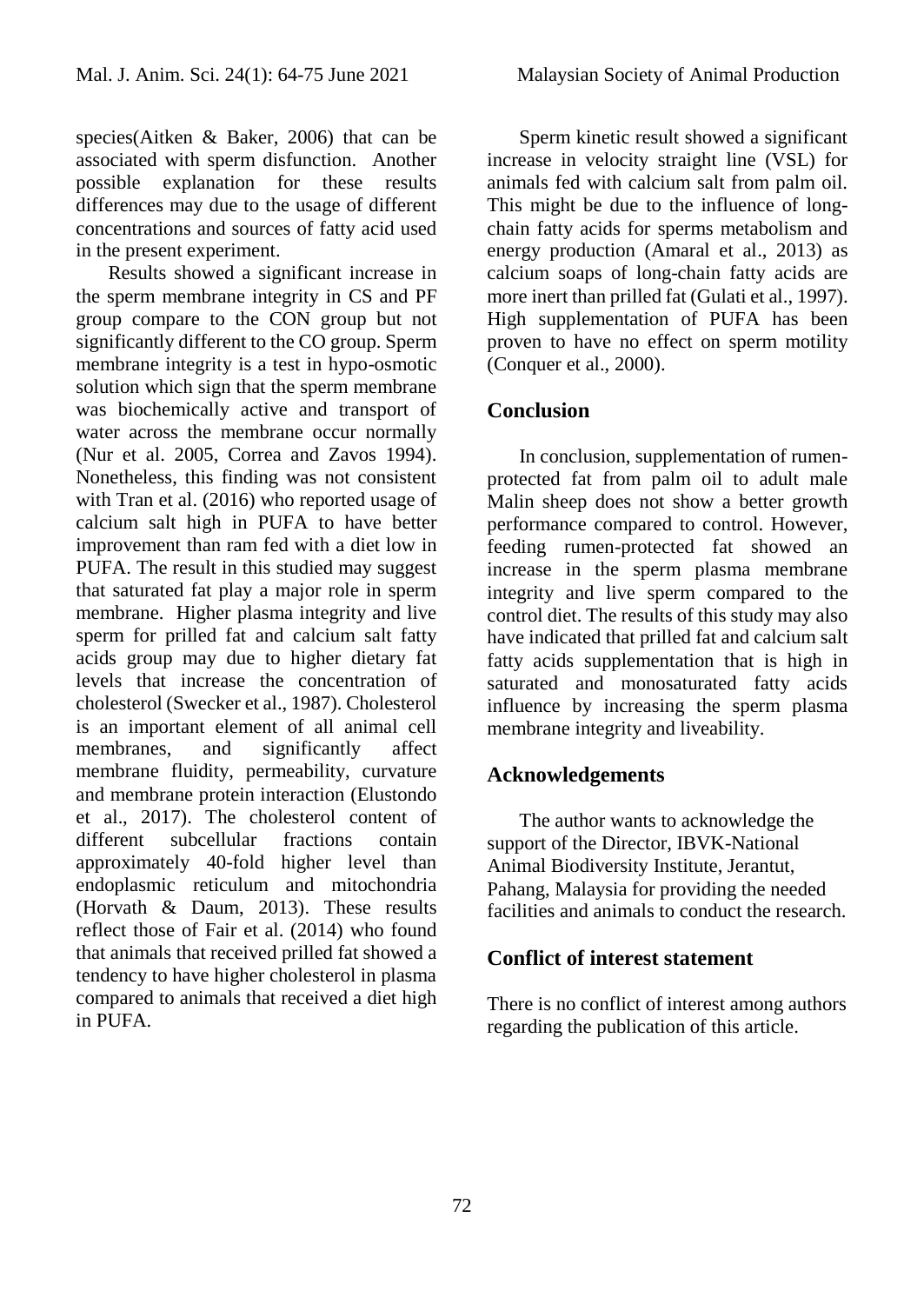# **References**

- Abd El-Hamid, I.S., Nour El-Din, A.N.M., Zaghloul, A.A., El-Bahrawy, K.A., Elshahawy, I.I., Allam, A.M., El-Zarkouny S.Z. & Hassan, G.A. 2016. Effects of calcium salts of fatty acids rich in palmitic and oleic fatty acids on reproduction and serum biochemistry in Barki ewes. Small Rum. Res.. 144: 113– 118.
- Aitken, R.J. & Baker, M.A. 2006. Oxidative stress, sperm survival and fertility control. Mol. Cell. Endocrinol. 250: 66–69.
- Allen, M.S. 2000. Effects of diet on short-term regulation of feed intake by lactating dairy cattle. J. Dairy Sci. 83(7): 1598–1624.
- Alstrup, L., Nielsen, M.O., Lund, P., Sehested, J., Larsen, M.K. & Weisbjerg, M.R. 2015. Milk yield, feed efficiency and metabolic profiles in Jersey and Holstein cows assigned to different fat supplementation strategies. Livest. Sci. 178,:165–176.
- Amaral, A., Castillo, J., Estanyol, J.M., Ballesca, J.L., Ramalho-Santos, J. & Oliva, R. 2013. Human sperm tail proteome suggests new endogenous metabolic pathways. Mol. Cell. Proteom. 12(2): 330–342.
- Ben Salem, H. & Smith, T. 2008. Feeding strategies to increase small ruminant production in dry environments. Small Rum. Res. 77(2–3): 174–194.
- Bhatt, R.S., Sahoo, A., Shinde, A.K. & Karim, S.A. 2013. Change in body condition and carcass characteristics of cull ewes fed diets supplemented with rumen bypass fat. Livest. Sci. 157(1): 132–140.
- Bhatt, R.S., Soren, N.M., Tripathi, M.K. & Karim, S.A. 2011. Effects of different levels of coconut oil supplementation on performance, digestibility, rumen fermentation and carcass traits of Malpura lambs. Anim. Feed Sci. Technol. 164(1– 2): 29–37.
- Brinsko, S.P., Varner, D.D., Love, C.C., Blanchard, T.L., Day, B.C. & Wilson, M.E. 2005. Effect of feeding a DHAenriched nutriceutical on the quality of fresh, cooled and frozen stallion semen. Theriogenology. 63(5): 1519–1527.
- Conquer, J.A., Martin, J.B., Tummon, I., Watson, L. & Tekpetey, F. 2000. Effect of DHA supplementation on DHA status and sperm motility in asthenozoospermic males. Lipid. 35: 149–154.
- Correa, J.R. & Zavos, P.M. 1994. The hypoosmotic swelling test: Its employment as an assay to evaluate the functional integrity of the frozen-thawed bovine sperm membrane. Theriogenology. 42(2): 351–360.
- Devasena, B., Ravi, A., Ramana, J.V. & Prasad, J.R. 2007. Prospective role C-4 protected fat in ruminants. Intas Polivet. 8: 300–307.
- Doreau, M. & Chilliard, Y. 1997. Digestion and metabolism of dietary fat in farm animals. The British J Nutr. 78 (Suppl 1): S15–S35.
- Elustondo, P., Martin, L.A. & Karten, B. 2017. Biochimica et Biophysica Acta Mitochondrial cholesterol import. Biochimica et Biophysica Acta (BBA)- Mol. Cell Biol. Lipids. 1862: 90–101.
- Fair, S., Doyle, D.N., Diskin, M. G., Hennessy, A.A., & Kenny, D.A. 2014. The effect of dietary n-3 polyunsaturated fatty acids supplementation of rams on semen quality and subsequent quality of liquid stored semen. Theriogenology. 81(2): 210–9.
- Giakoumis, E. G. (2018). Analysis of 22 vegetable oils physico-chemical properties and fatty acid composition on a statistical basis, and correlation with the degree of unsaturation. Renew. Energy, 126, 403–419.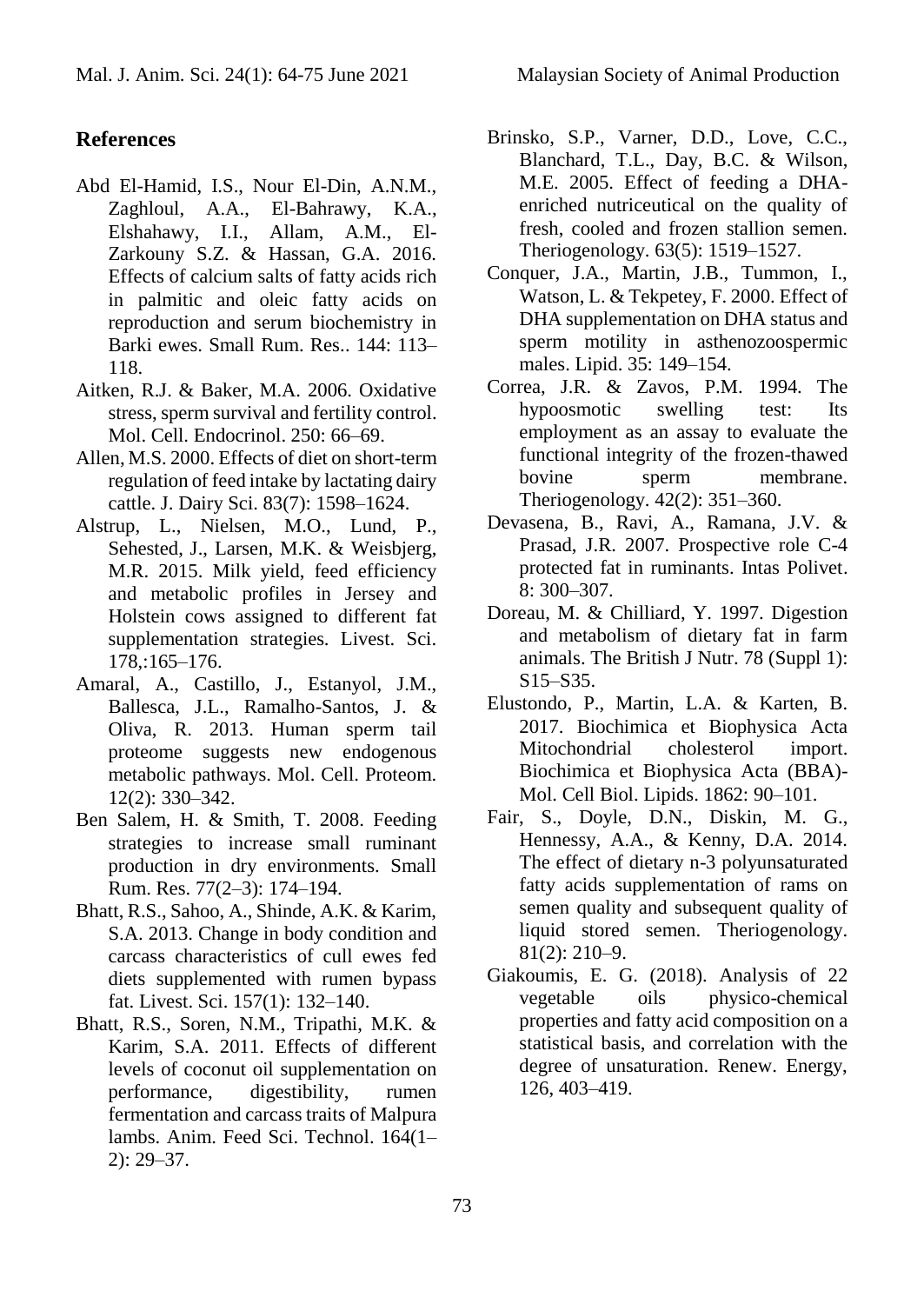- Guan, Y., Malecki, I. A., Hawken, P. A. R., Linden, M. D., & Martin, G. B. (2014). Undernutrition reduces spermatogenic efficiency and sperm velocity and increases sperm DNA damage in sexually mature male sheep. Anim. Reprod. Sci. 149(3–4): 163–172.
- Gulati, S.K., Scott, T.W. & Ashes, J.R. 1997. *In-vitro* assessment of fat supplements for ruminants. Anim. Feed Sci. Technol. 64(2): 127–132.
- Horvath, S.E. & Daum, G. 2013. Progress in Lipid Research Lipids of mitochondria. Prog. Lipid Res. 52(4): 590–614.
- ICAR-NIANP. (2013). Nutrient Requirement of Animal - Sheep, Goat and Rabbit (3rd Editio). New Delhi: Indian Council of Agricultural Research.
- Jafaroghli, M., Abdi-Benemar, H., Zamiri, M. J., Khalili, B., Farshad, A. & Shadparvar, A.A. 2014. Effects of dietary n-3 fatty acids and vitamin C on semen characteristics, lipid composition of sperm and blood metabolites in fat-tailed Moghani rams. Anim. Reprod. Sci., 147(1–2): 17–24.
- Jenkins, T.C. & Palmquist, D.L. (1984). Effect of fatty acids or calcium soaps on rumen and total nutrient digestibility of dairy rations. J. Dairy Sci. 67(5): 978– 986.
- Khoshvaght, A., Towhidi, A., Zare-shahneh, A., Noruozi, M., Zhandi, M., Dadashpour Davachi, N. & Karimi, R. 2016. Dietary n-3 PUFAs improve fresh and post-thaw semen quality in Holstein bulls via alteration of sperm fatty acid composition. Theriogenology. 85(5): 807–812.
- Lands, W. 1992. Biochemistry and physiology of n-3 fatty acids. FA SEB J. 6(8): 2530–6.
- Manso, T., Bodas, R., Castro, T., Jimeno, V. & Mantecon, A.R. 2009. Animal performance and fatty acid composition of lambs fed with different vegetable oils. Meat Sci. 83(3): 511–516.
- Martin, G.B., Blache, D., Miller, D.W. & Vercoe, P.E. 2010. Interactions between nutrition and reproduction in the management of the mature male ruminant. Anim. 4: 1214–1226.
- Matoba, S., Hiramatsu, R., Kanai-Azuma, M., Tsunekawa, N., Harikae, K., Kawakami, H., … Kanai, Y. 2008. Establishment of testis-specific SOX9 activation requires high-glucose metabolism in mouse sex differentiation. Dev Biology. 324(1): 76– 87.
- McNamara, S., Butler, T., Ryan, D.P., Mee, J.F., Dillon, P., O'Mara, F.P., … Murphy, J.J. 2003. Effect of offering rumenprotected fat supplements on fertility and performance in spring-calving Holstein-Friesian cows. Anim. Reprod. Sci. 79(1– 2): 45–56.
- Nur, Z., Dogan, I., Gunay, U. & Soylu, M. K. 2005. Relationships between sperm membrane integrity and other semen quality characteristics of the semen of Saanen goat bucks. Bulletin of the Veterinary Institute in Pulawy. 49(2): 183–187.
- Patra, A. K. 2014. A meta-analysis of the effect of dietary fat on enteric methane production, digestibility and rumen fermentation in sheep, and a comparison of these responses between cattle and sheep. Livest. Sci. 162(1): 97–103.
- Ramalho-santos, J. & Amaral, S. 2013. Molecular and cellular endocrinology mitochondria and mammalian reproduction. Mol. Cell. Endocrinol. 379(1–2): 74–84.
- Ramana Reddy, Y., Krishna, N., Raghava Rao, E. & Janardhana Reddy, T. 2003. Influence of dietary protected lipids on intake and digestibility of straw based diets in Deccani sheep. Anim. Feed Sci. Technol. 106(1–4): 29–38.